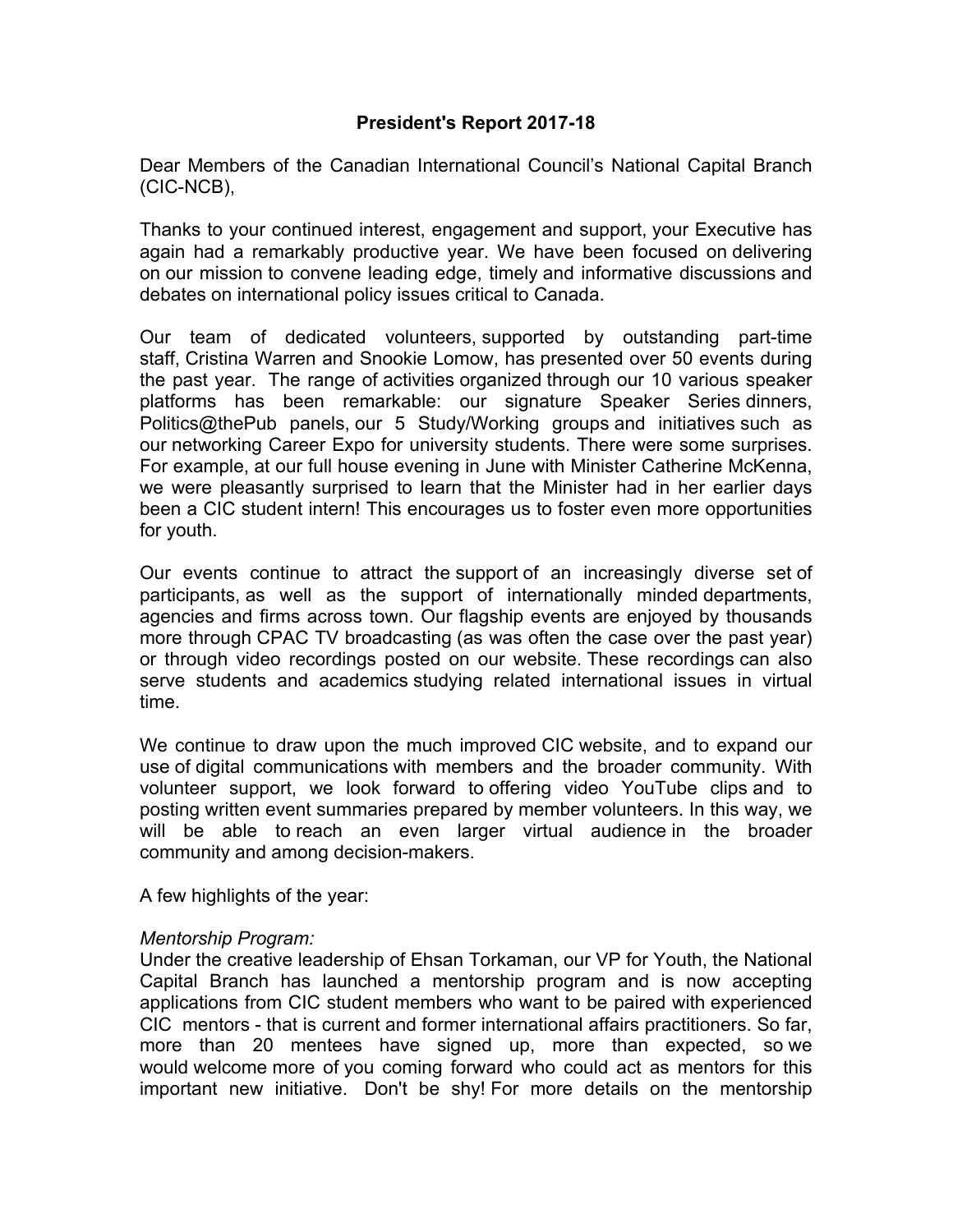program, please visit the CIC's website: https://thecic.org/ottawa/cic-nationalcapital-branch-mentorship-program/

#### *Membership:*

Building on the efforts of my predecessors (including on special pricing for youth), we expect to see stronger results for our goal of recruiting even more younger members, who have brought so much to the CIC in recent years with their innovative ideas, programming and energy. At the same time, with the mentorship program, we are actively using our member base of highlyexperienced current and former international relations practitioners, to counsel this next generation of professionals and CIC leaders. The senior members of the CIC Board have been assiduous in providing references and introductions to our younger members. FYI, students and young professionals now constitute about one third of our membership and our Board.

On the general membership front, unfortunately, like other CIC branches, we were negatively affected by some growing pains experienced by the new computerized membership renewal system that CIC National HQ has been implementing over the past year. This resulted in many members not receiving their annual request to renew, and others having difficulty registering their renewals, so on paper our numbers appear to have dropped although we are still experiencing fulsome turnouts at events. However, we are now advised by HQ that the modernized cloud-based membership system is finally in place, and we are working to ensure that all our past members will be able to renew their memberships and to attend events at the special members rates.

We have also been pro-active in encouraging (and benefitting from) shared innovation and best practices with others in our cross-Canada network of 15 Branches and our CIC National headquarters. The Victoria branch has been particularly active and effective this past year in recruiting new members, and has been a great source of advice.

In addition, as many will know, under the leadership of Abbie Dann and Cristina Warren, we previously had undertaken a comprehensive survey of National Capital Branch members and associates. Thanks to you, the response rate was unusually high in this survey of our dues-paying members as well as the over 800 associates on our e-distribution list. The survey yielded a great deal of very constructive data and feedback which we are using to inform our Board composition, and also to adjust our programming priorities - with greater emphasis on highly current issues, youth events and also more non-traditional international relations topics. The survey feedback will underpin a major membership drive we will be undertaking this year to expand our support from an even wider circle of members and organizations, all while maintaining our nonpartisanship and focus. Indeed, we will be calling upon all members shortly to help us with a campaign to recruit new members, and to convert our list of CIC non-member associates into members.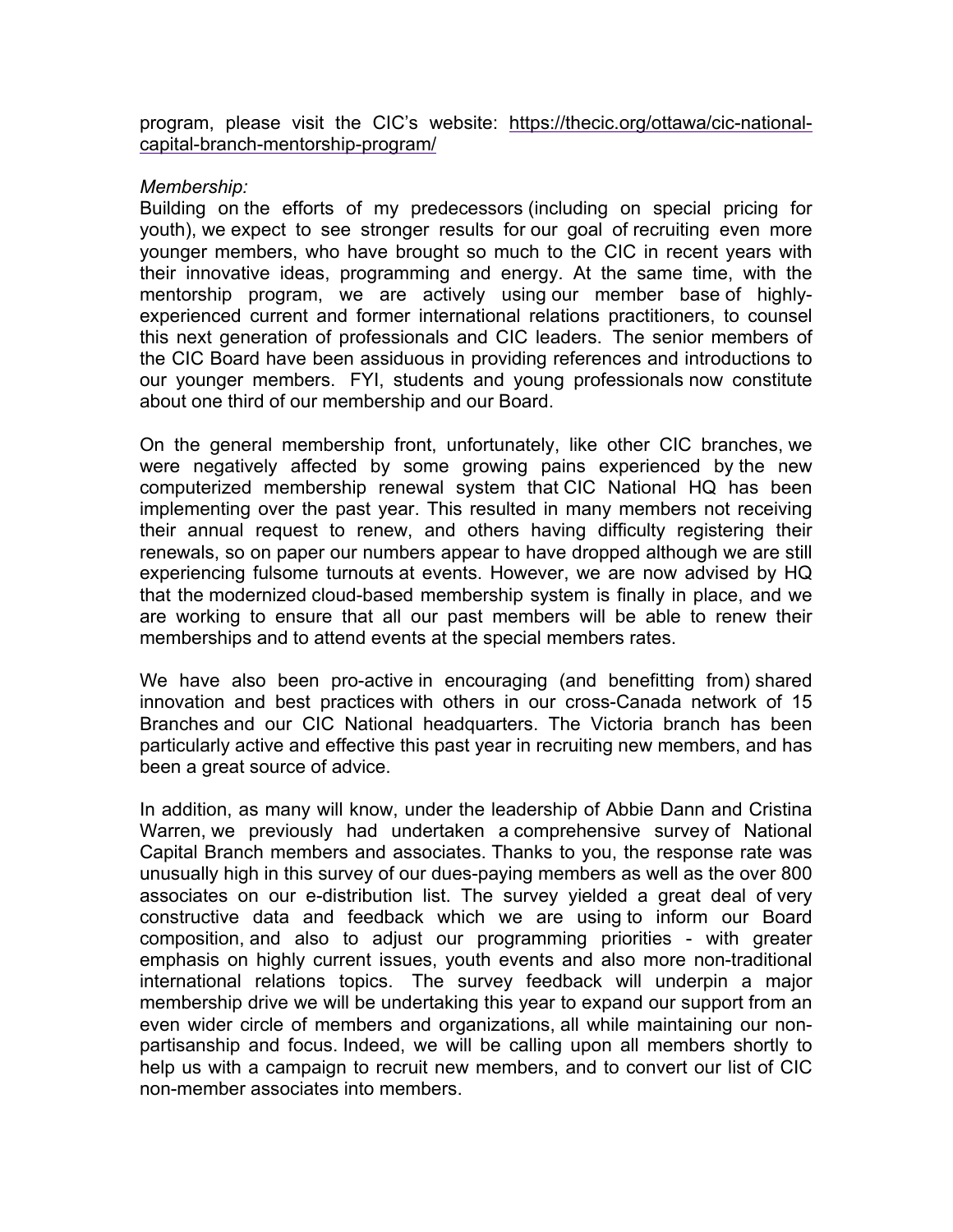This survey also made clear that many members are keen to take a more active role in CIC-NCB activities. This is so encouraging, since our organization is highly dependent on volunteer energy, enthusiasm and contributions. To carry out our ambitious program and plans, therefore, we have strengthened our committee structure, particularly committees on key areas including Outreach (fundraising, especially important with the recent conclusion of International Development Research Centre/IDRC funding, and new efforts by Jérôme Bilodeau, Zoë Dugal, Cristina Warren, and incoming Board members), Membership, and Communications. In this, warm thanks to our Nominating Committee Chair David Dyment and to Jérôme Bilodeau.

Looking forward, with our renewed Board we anticipate doing more with Parliament Hill, in accordance with our mandate as a non-partisan organization, as well as with an even broader slate of strategic partners, in government, academe and the private sector.

As I complete my term as your President, I express my deep appreciation to all the Executive, as well as ex-officio Board members and other volunteers. Special thanks to those who have served on our Board, to those leaving, those continuing to serve, those taking up new responsibilities on the Board, and to all those who have expressed interest in serving with us in whatever capacity.

Let me express particular appreciation to all those who have stepped away from the Board: Sandelle Scrimshaw (who did such a great job moderating our G7 evening with Peter Boehm - now Senator Boehm - last May); Samson Kan (who has just moved from being our Carleton student rep. and Career Expo organizer), Asia Pacific Study Group co-chairs Alex Goddard, Dr. Dan Koldyk (posted to Canadian Embassy Beijing) and Gregoire Legault (posted to Bangkok), Politics@thePub organizers Annie Xie (now pursuing legal studies at Columbia), Isabell Avudria (in Africa) and Ross Linden-Fraser (on assignment in Indonesia), the Panel's Nathan Bowers-Krishnan (now focusing on new responsibilities at the Global Center for Pluralism). Our sincere thanks and best wishes to all.

To those who joined the Board over the course of the past year, Bienvenue: Dr. Megan Pickup (joining Dr. Sean Burges in co-chairing the Latin American and Caribbean Study Group), Jeff Mahon and Vincent Lacroix-Cuerrier (co-chairing the Asia Pacific Study Group). Special thanks also to members at large like Bob Hage who organized an outstanding panel on Russia, and to Randolf Harrold, for staying on to serve as an ex-officio member of the Board.

I also take this opportunity to thank all the Chairpersons of our 5 very active Study/Working groups for your commitment in time, energy and creativity in leading these important CIC communities. We are all deeply indebted to you.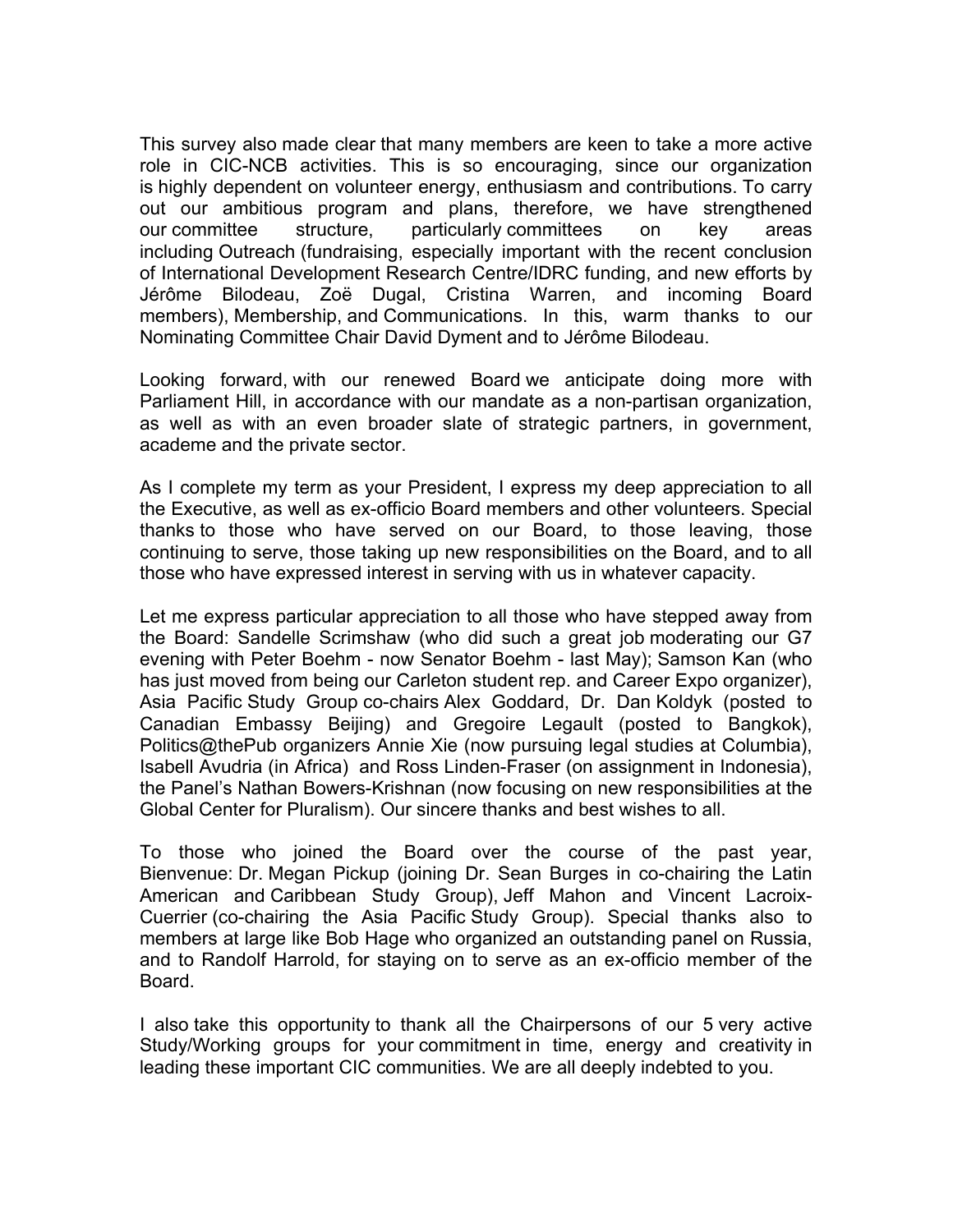I'd also like to offer warmest appreciation to key players at partner organizations with which we have been privileged to work: our CIC National HQ in Toronto, IDRC (with whom we concluded a multi-year/non-renewable contract this year), universities and colleges in the Ottawa-Gatineau region and beyond, departments and agencies across Ottawa (including the Canada Border Services Agency, Communications Security Establishment, Canadian Security and Intelligence Service, Global Affairs Canada, Innovation Science and Economic Development, National Defence, Privy Council Office, Treasury Board), non-government organizations, the Aga Khan Foundation, CPAC, AV Canada, the Sheraton Hotel Ottawa, and our gracious host for this evening, KPMG; associations (including the Canadian Association of Security and Intelligence, the Institute on Governance, the Professional Association of Foreign Service Officers/PAFSO, NATO Association, the Retired Heads of Mission Association/RHOMA, UN Association), UN agencies, media (including the Globe and Mail, Hill Times) and foreign embassies (including in the past year Colombia, France, Mexico, US, UK), and Ottawa City Hall.

In the upcoming 2018-2019 period, we anticipate a stimulating range of topics across our 10 speaker platforms: from major events on China, on Mexico, to panels on 'leadership in an era of voters driven both by apathy and rage', 'the international role of cities in cross border issues', 'international opportunities for Canadian youth in learning and innovation', and 'cyber tipping points in international affairs', to possibly a pre-election panel of Canadian foreign affairs critics. Your own thoughts, nominations for topics to be covered, and willingness to help organize events are definitely always welcome.

With warmest wishes to my successor as President and to all in the renewed Board, I look forward to a great year together, as we complete CIC's 90th year anniversary in 2018, and enter into another decade of international relations reflection, debate and influence.

Margaret Huber President CIC National Capital Branch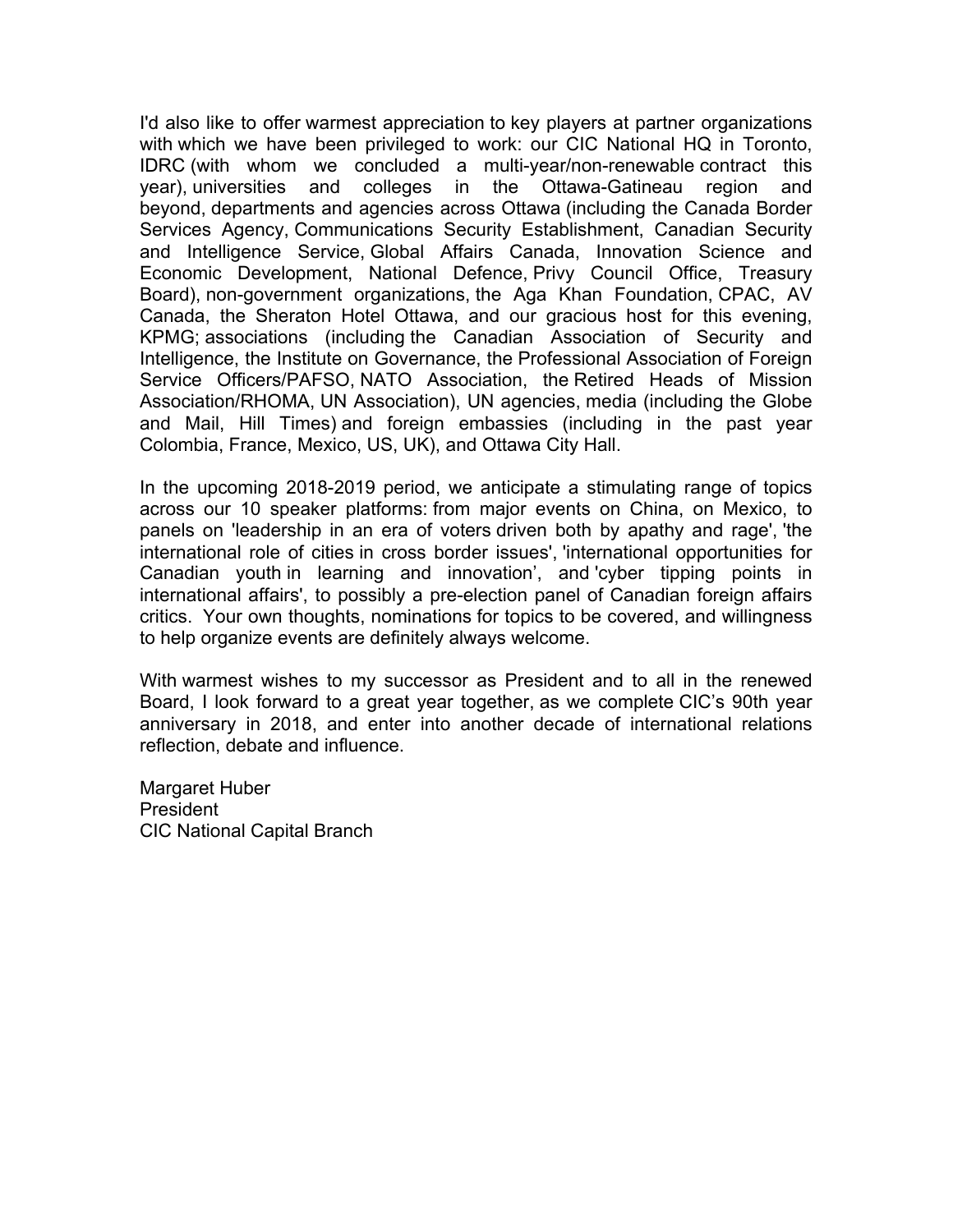# **Rapport de la présidente 2017-18**

Chers membres du Chapitre de la Capitale nationale du Conseil international du Canada (CIC-CCN),

Grâce à votre intérêt, votre engagement et votre soutien continuels, votre Exécutif est ravi de rapporter une autre année remarquablement productive. Nous avons maintenu la réalisation de notre mission, soit d'organiser des discussions et des débats de pointe, opportuns et formateurs sur des questions de politique internationale fondamentales pour le Canada.

Tout au long de l'année, notre équipe de bénévoles exceptionnels, soutenue par notre remarquable personnel à temps partiel, Cristina Warren et Snookie Lomow, a présenté plus de 50 événements. Nos 10 différentes plateformes de conférenciers ont permis un éventail d'activités exceptionnel: notre série emblématique de dîners-conférences, nos panels Politics@thePub, nos 5 groupes d'étude/de travail et les initiatives dont il convient de souligner « Career Expo » destinée aux étudiants universitaires. Nous avons eu droit à des surprises. Un exemple en ressort: lors de notre soirée plénière en juin avec la ministre Catherine McKenna, nous avons été ravis d'apprendre qu'elle avait été stagiaire au CIC à ses débuts! Raison de plus pour nous pousser à stimuler davantage de possibilités pour les jeunes.

Nos événements continuent d'être soutenus par un ensemble de participants de plus en plus diversifié, de ministères, d'agences et d'entreprises à caractère international. Des milliers d'autres personnes intéressées peuvent suivre nos événements phares grâce à leur diffusion par la Chaîne d'affaires publiques par câble (CPAC) (comme c'était souvent le cas au cours de la dernière année) ou par les bandes vidéo affichées sur notre site Web. Ces enregistrements sont sans doute utiles aux étudiants et aux universitaires qui se penchent sur les questions d'ordre international.

Nous continuons à tirer parti des améliorations au site Web du CIC et à profiter des médias sociaux pour élargir notre conversation avec nos intervenants. Nos bénévoles nous proposerons bientôt des bandes vidéo sur YouTube et des résumés écrits des événements préparés par les membres. Nous pourrons ainsi atteindre un public virtuel encore plus vaste parmi les décideurs et la collectivité.

Quelques moments forts de l'année:

# *Programme de mentorat:*

Sous la direction créative d'Ehsan Torkaman, notre vice-président à la jeunesse, le Chapitre de la Capitale nationale a lancé un programme de mentorat et accepte maintenant les candidatures des membres étudiants du CIC qui souhaitent être jumelés à des mentors chevronnés du CIC, soit des anciens et actuels spécialistes en relations internationales. Jusqu'à présent, plus de 20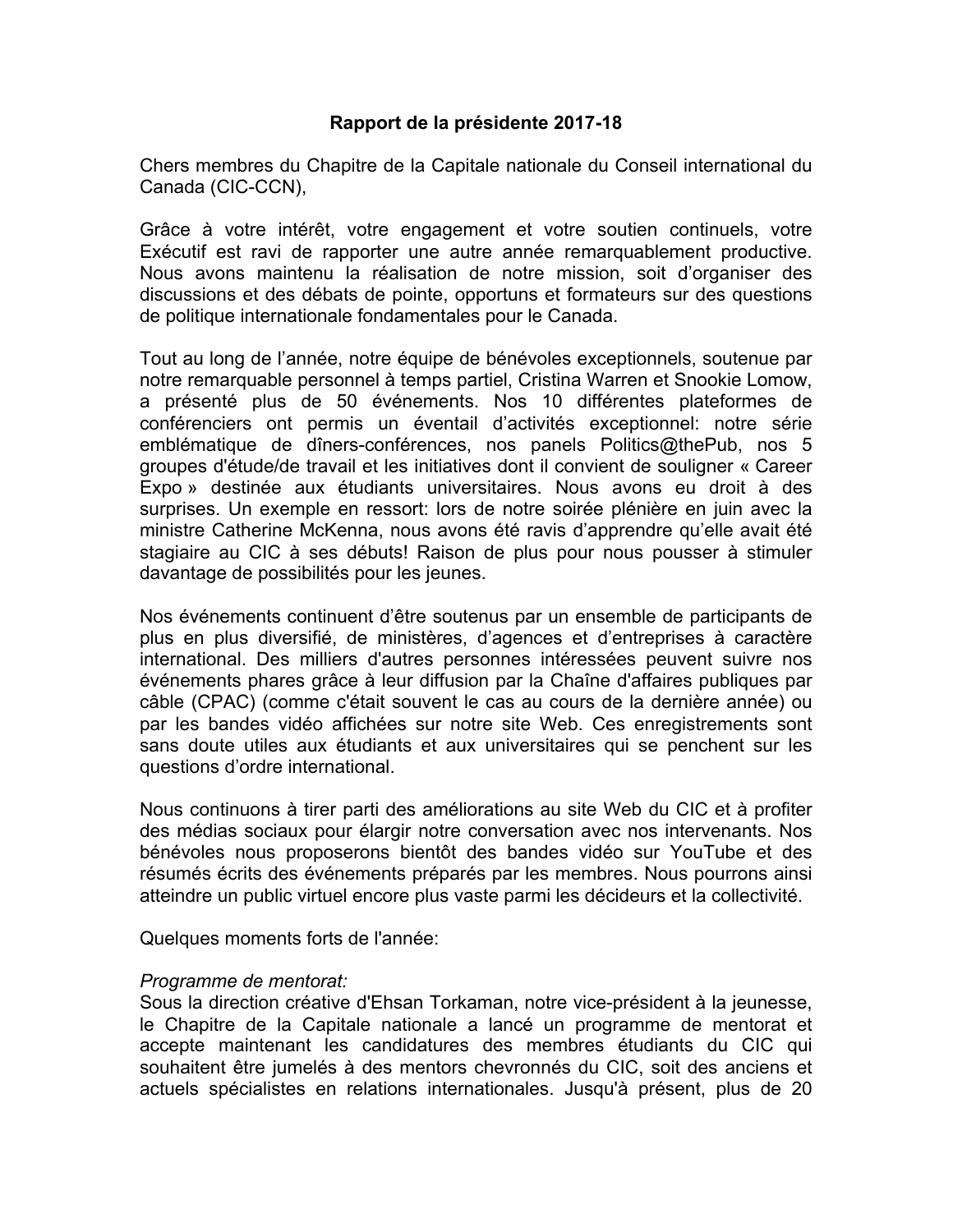mentorés se sont inscrits, ce qui est plus que prévu. Nous encourageons donc nos membres à manifester leur intérêt à faire office de mentor pour cette nouvelle initiative de marque. Ne soyez pas timide! Pour plus de détails sur le programme de mentorat, veuillez consulter le site Web du CIC:

https://thecic.org/ottawa/cic-national-capital-branch-mentorship-program/

# *Adhésion:*

Forts des réalisations de mes prédécesseurs (notamment sur ce qui concerne les tarifs spéciaux pour les jeunes), nous visons recruter encore plus de jeunes membres, reconnaissant leur importante contribution au CIC ces dernières années avec leurs idées originales, leur programmation et leur énergie. Comme pour le programme de mentorat, nous utilisons activement notre base de membres composée d'experts en relations internationales, anciens et actuels, pour guider la prochaine génération de professionnels et de dirigeants du CIC. Les membres principaux du conseil d'administration de CIC ont assidûment fourni des références et des présentations à nos plus jeunes membres. À titre d'information, les étudiants et les jeunes professionnels représentent maintenant environ un tiers de nos membres et de notre conseil d'administration.

Le nouveau système informatisé de renouvellement des membres, mis en place par le siège national du CIC l'année dernière, a malheureusement affecté différents chapitres régionaux du CIC, incluant le nôtre. Par conséquent, plusieurs de nos membres n'ont pas reçu leur demande annuelle de renouvellement et d'autres ont accusé de nombreuses difficultés à s'inscrire pour une nouvelle année. Ainsi, sur papier, nos chiffres semblent avoir chuté malgré une pleine participation à nos événements. Le siège nous garantit toutefois que le système d'adhésion basé sur le cloud modernisé est enfin en vigueur et nous faisons tout en notre pouvoir pour que tous nos anciens membres soient en mesure de renouveler leur adhésion et d'assister à nos événements en bénéficiant de nos tarifs spéciaux.

Nous avons également activement encouragé et tiré profit du partage de nos meilleures pratiques et innovations avec notre réseau des 15 chapitres pancanadiens du CIC et de notre siège social national. Le chapitre de Victoria a été particulièrement actif et efficace au cours du dernier exercice de recrutement et a été une excellente source de conseils.

En outre, comme beaucoup le savent, sous la direction d'Abbie Dann et de Cristina Warren, nous avons déjà mené un sondage exhaustif auprès des membres et associés du Chapitre de la Capitale nationale. Grâce à vous, le taux de réponse a été exceptionnellement élevé auprès de nos membres cotisants ainsi qu'auprès des plus de 800 associés figurant sur nos listes de distribution en ligne. Le sondage a relevé une grande quantité de données et de commentaires très constructifs que nous utilisons pour façonner la composition de notre conseil d'administration, ainsi que pour ajuster nos priorités au niveau de notre programmation - en mettant davantage l'accent sur des questions d'actualité, des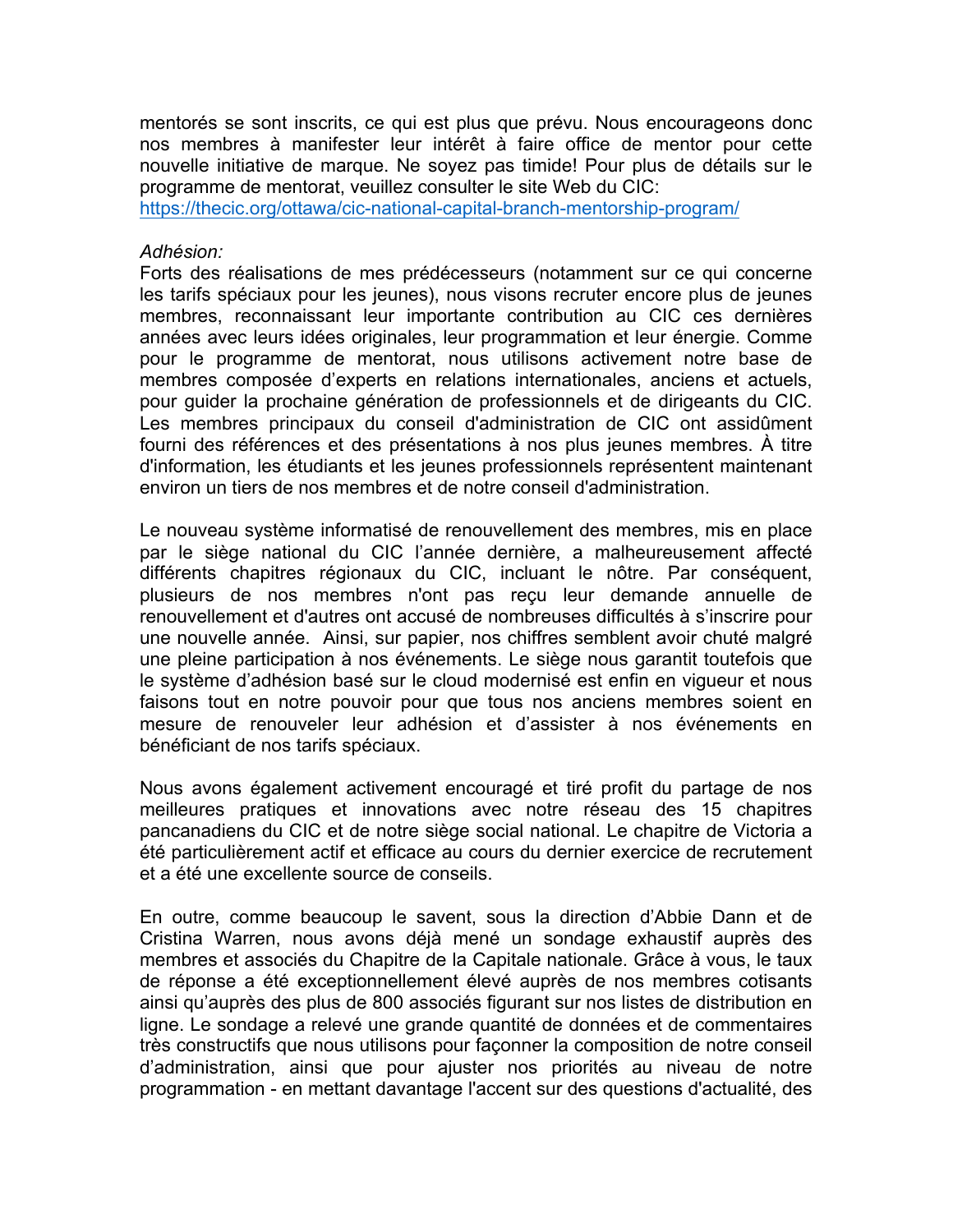événements destinés aux jeunes, ainsi que des sujets moins traditionnels liés aux relations internationales. Les résultats du sondage serviront de base à une importante campagne d'adhésion que nous entreprendrons cette année pour attirer dans notre cercle un plus grand nombre de membres et d'organisations, tout en maintenant notre impartialité et notre orientation. En effet, nous ferons bientôt appel à tous les membres pour nous aider dans le cadre d'une campagne de recrutement de nouveaux membres et pour convertir notre liste d'associés non-membres du CIC en membres en bonne et due forme.

Ce sondage a également démontré que de nombreux membres souhaitent ardemment jouer un rôle plus actif dans les activités du CIC-CCN. Nous en sommes ravis car notre organisation dépend fortement de l'énergie, de l'enthousiasme et des contributions des bénévoles. Pour mener à bien notre programme et nos ambitieux projets, nous avons donc renforcé la structure de nos comités, surtout ceux qui traitent de domaines clés tels que la sensibilisation (collecte de fonds, particulièrement importante suite au récent terme du financement du Centre de recherches pour le développement international/CRDI et les nouveaux efforts déployés par Jérôme Bilodeau, Zoë Dugal, Cristina Warren et des nouveaux membres du Conseil), l'adhésion et les communications. Nous remercions chaleureusement David Dyment, président du Comité de mises en candidature, et Jérôme Bilodeau.

Grâce au renouvellement de notre Conseil, nous prévoyons en faire davantage avec Colline du Parlement, conformément à notre mandat en tant qu'organisation non partisane, ainsi qu'avec une gamme plus étendue de partenaires stratégiques, dans le secteur gouvernemental, universitaire et privé.

Au terme de mon mandat de présidente du Conseil, je tiens à exprimer ma profonde gratitude à tous les membres de l'exécutif, ainsi qu'aux membres du conseil d'office et tous les autres bénévoles. Un merci tout spécial à ceux qui ont siégé à notre Conseil, à ceux qui partent, à ceux qui continuent de siéger, à ceux qui assument de nouvelles responsabilités au sein du Conseil et à tous ceux qui ont exprimé le souhait de s'engager avec nous, à quelque titre que ce soit.

Permettez-moi d'exprimer une reconnaissance particulière à toutes les personnes qui ont quitté le Conseil: Sandelle Scrimshaw (qui a fait un travail remarquable de modérateur lors de la soirée du G7 en mai dernier avec Peter Boehm, maintenant Sénateur Boehm); Samson Kan (notre ancien représentant étudiant à Carleton et organisateur de Career Expo); les coprésidents du groupe d'étude pour l'Asie-Pacifique, Alex Goddard, le Prof. Dan Koldyk (en poste à l'ambassade du Canada à Beijing) et Grégoire Legault (en poste à Bangkok); les organisateurs de Politics@thePub Annie Xie (actuellement étudiante en droit à Columbia), Isabell Avudria (en Afrique) et Ross Linden-Fraser (en mission en Indonésie); et Nathan Bowers-Krishnan du Panel (se concentrant désormais sur de nouvelles responsabilités au Centre mondial du pluralisme). Nos sincères remerciements et nos meilleurs vœux à tous.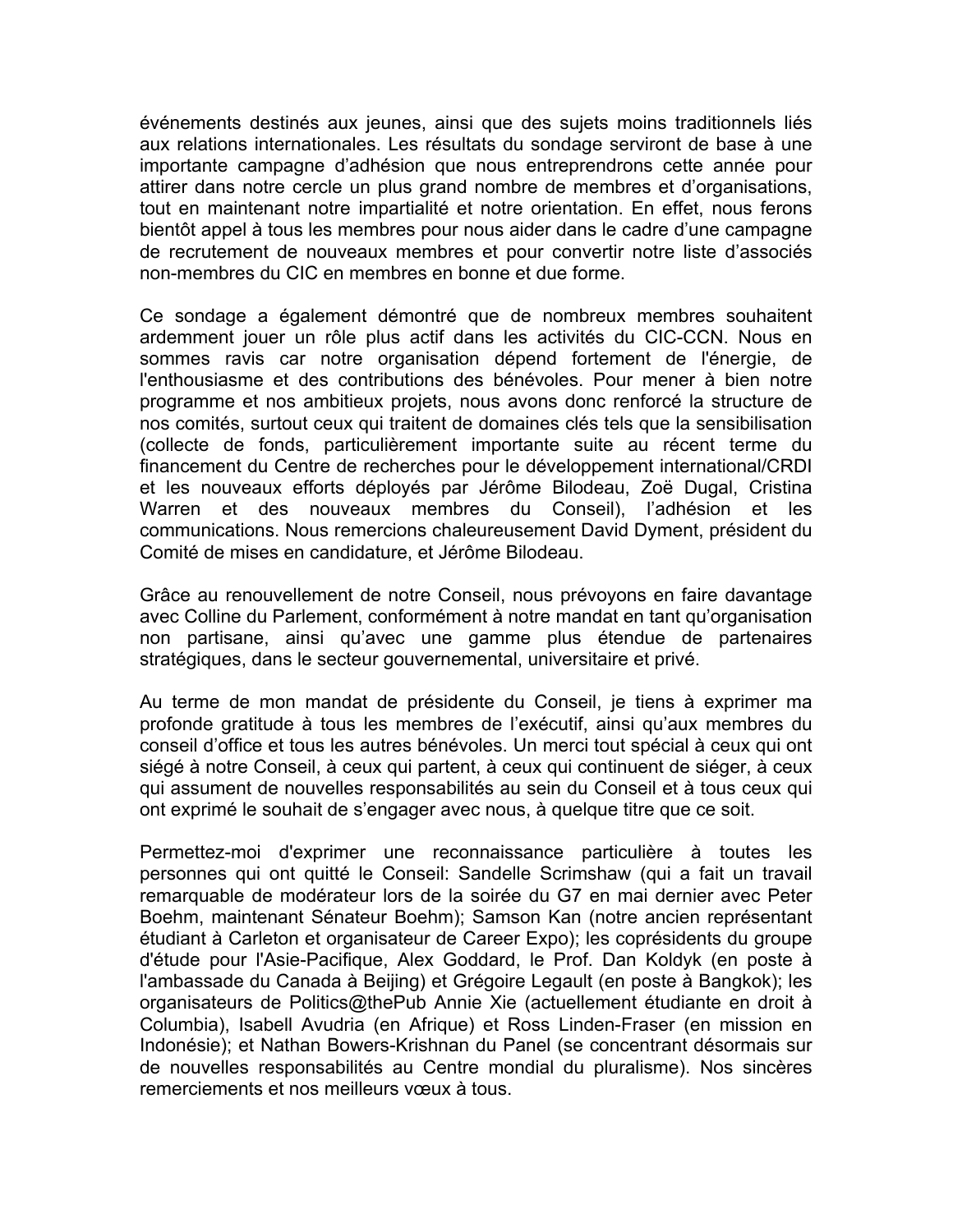À ceux qui se sont joints au conseil au cours de la dernière année, Bienvenue: Prof. Megan Pickup (qui accompagne maintenant le Prof. Sean Burges à la coprésidence du groupe d'étude pour l'Amérique latine et les Caraïbes), Jeff Mahon et Vincent Lacroix-Cuerrier (coprésidents du groupe d'étude pour l'Asie-Pacifique). Un merci tout particulier aussi à nos membres Bob Hage, qui a organisé un panel exceptionnel sur la Russie, et Randolf Harrold, qui a bien voulu continuer comme membre d'office du Conseil d'administration.

Je profite également de l'occasion pour remercier tous les présidents de nos 5 groupes d'étude/travail pour leur contribution en temps, en énergie et en créativité à la direction de ces importantes communautés du CIC. Nous vous sommes tous profondément redevables.

J'aimerais également remercier chaleureusement les principaux intervenants des organisations partenaires avec lesquelles nous avons eu le privilège de travailler: notre siège social national du CIC à Toronto; le CRDI (avec qui nous avons conclu un contrat pluriannuel/non renouvelable cette année); les universités et collèges de la région d'Ottawa-Gatineau et au-delà; les ministères et organisations à Ottawa (y compris l'Agence des services frontaliers du Canada, le Centre de la sécurité des télécommunications, le Service canadien du renseignement de sécurité; Affaires mondiales Canada; Innovation, Sciences et Développement économique Canada; Défense nationale Canada; le Bureau du Conseil privé et le Conseil du Trésor); les organisations non gouvernementales; la Fondation Aga Khan; CPAC; AV Canada; l'hôtel Sheraton Ottawa et l'accueillant amphitryon de cette soirée, KPMG; les associations (dont l'Association canadienne de la sécurité et du renseignement, l'Institut sur la gouvernance, l'Association professionnelle des agents du service extérieur/APASE, l'Association de l'OTAN, l'Association des chefs de mission à la retraite/ACMAR, l'Association canadienne pour les Nations Unies); les agences des Nations Unies; la presse (notamment le Globe and Mail et le Hill Times); les ambassades étrangères (y compris au cours de la dernière année la Colombie, les États-Unis, la France, le Mexique et le Royaume-Uni) et l'hôtel de ville d'Ottawa.

Au cours de la période 2018-2019, nous prévoyons une gamme de sujets stimulants sur nos 10 plateformes de conférenciers : des événements phares sur la Chine et sur le Mexique, des panels dont les sujets varient : « le leadership à une époque où les électeurs sont motivés à la fois par l'apathie et la rage »; « le rôle international des villes dans les questions transfrontalières »; « les opportunités internationales pour la jeunesse canadienne en matière d'apprentissage et d'innovation »; « les points de basculement cybernétique en affaires internationales », et éventuellement à un panel préélectoral de critiques canadiens dans le domaine des affaires étrangères. Nous accueillons avec plaisir vos opinions, sujets à couvrir, et bien entendu votre disposition à organiser certains événements.